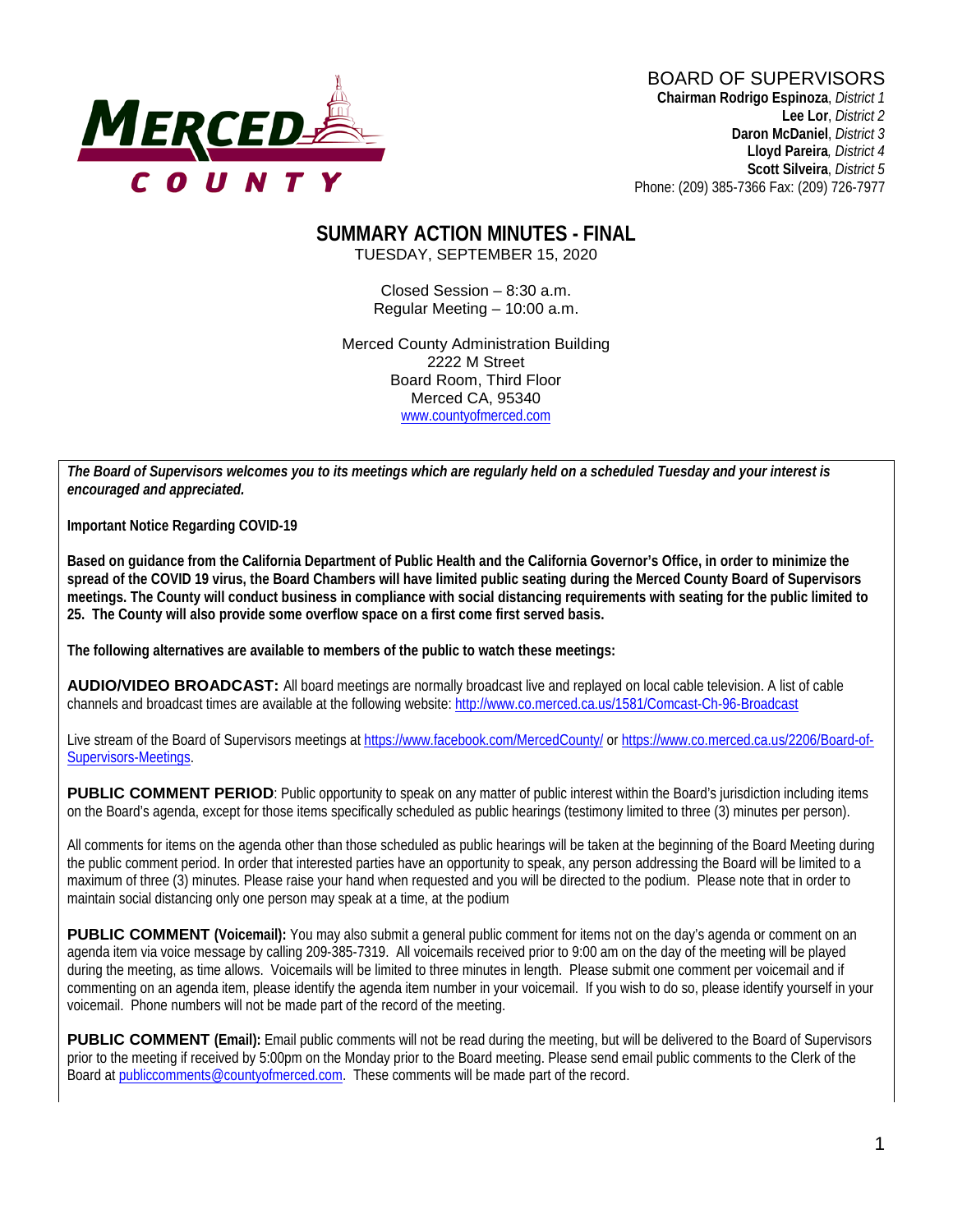In an effort to assist the Clerk in identifying the agenda item relating to your public comment please indicate in the Subject Line, the meeting body (i.e. Board of Supervisors Agenda) and item number (i.e. Item No. 10). If you wish to do so, please identify yourself in the email. Email addresses will not be made part of the record of the meeting. Comments made on Facebook are not considered part of the official record and will not be shared with the Board.

#### **The Agenda is divided into three sections:**

- **CONSENT CALENDAR**: These matters include routine financial and administrative action and usually are approved by a single vote.
- **SCHEDULED ITEMS**: These items are noticed hearings, work sessions and public hearings.
- **REGULAR CALENDAR**: These items include significant policy and administrative actions. Immediately after approval of the CONSENT CALENDAR, if the time of the hearing of SCHEDULED ITEMS has not arrived, the REGULAR CALENDAR will be considered.

#### **PUBLIC HEARINGS: (In Person)**

Public opportunity to provide testimony is limited to three (3) minutes per person. Please raise your hand and you will be directed to the podium. Please note that in order to maintain social distancing only one person may speak at a time, at the podium.

**PUBLIC HEARINGS:** (Via Voicemail) Public comment for public hearings will be taken in person and by voicemail. Voicemails directed to the public hearing will be accepted up to and during the public hearing. The Board of Supervisors will take a brief pause during the public hearing for persons using voicemail. Please call 209-726-2755 to leave your voicemail.

In an effort to assist the Clerk in identifying the Public Hearing agenda item relating to your public comment please identify the subject matter in your voicemail. If you wish to do so, please identify yourself in your voicemail. Phone numbers will not be made part of the record of the meeting.

**CLOSED SESSION**: This is the portion of the meeting conducted in private without the attendance of the public or press to discuss certain confidential matters specifically permitted by the Brown Act. The public will be provided an opportunity to comment on any matter to be considered in closed session prior to the Board adjourning into the closed session.

**BOARD AGENDA AND MINUTES:** Board agendas, minutes, and copies of items to be considered by the Board of Supervisors are posted on the Internet at least 72 hours preceding a Tuesday meeting at the following website: [www.countyofmerced.com](http://www.countyofmerced.com/) 

**REASONABLE ACCOMMODATIONS:** Persons who require accommodation for any audio, visual or other disability or Spanish or Hmong interpretation in order to review an agenda, or to participate in a meeting of the Board of Supervisors per the American Disabilities Act (ADA), may obtain assistance by requesting such accommodation in writing. Please address your written request to the Clerk of the Board, 2222 M Street, Merced, CA 95340 or telephonically by calling (209) 385-7366. Any such request for accommodation should be made at least 48 hours prior to the scheduled meeting for which assistance is requested.

*Spanish and Hmong interpreters are available.*

*Interpretes de espanol y hmong estan disponibles.*

*Peb muaj tug paab txhais lug Mev hab Hmoob.* 

# SCHEDULED ITEMS

#### **8:30 A. M. THE PUBLIC IS INVITED TO SPEAK ON ANY ITEM ON THE AGENDA-TESTIMONY IS LIMITED TO THREE MINUTES PER PERSON**

### **CLOSED SESSION - CONFERENCE WITH LEGAL COUNSEL - INITIATION OF LITIGATION:**

It is the intention of the Board to meet in Closed Session concerning Initiation of Litigation pursuant to Government Code Section 54956.9(d)(4): Two Cases

### *REVIEW BOARD ORDER – SEE PAGE 11*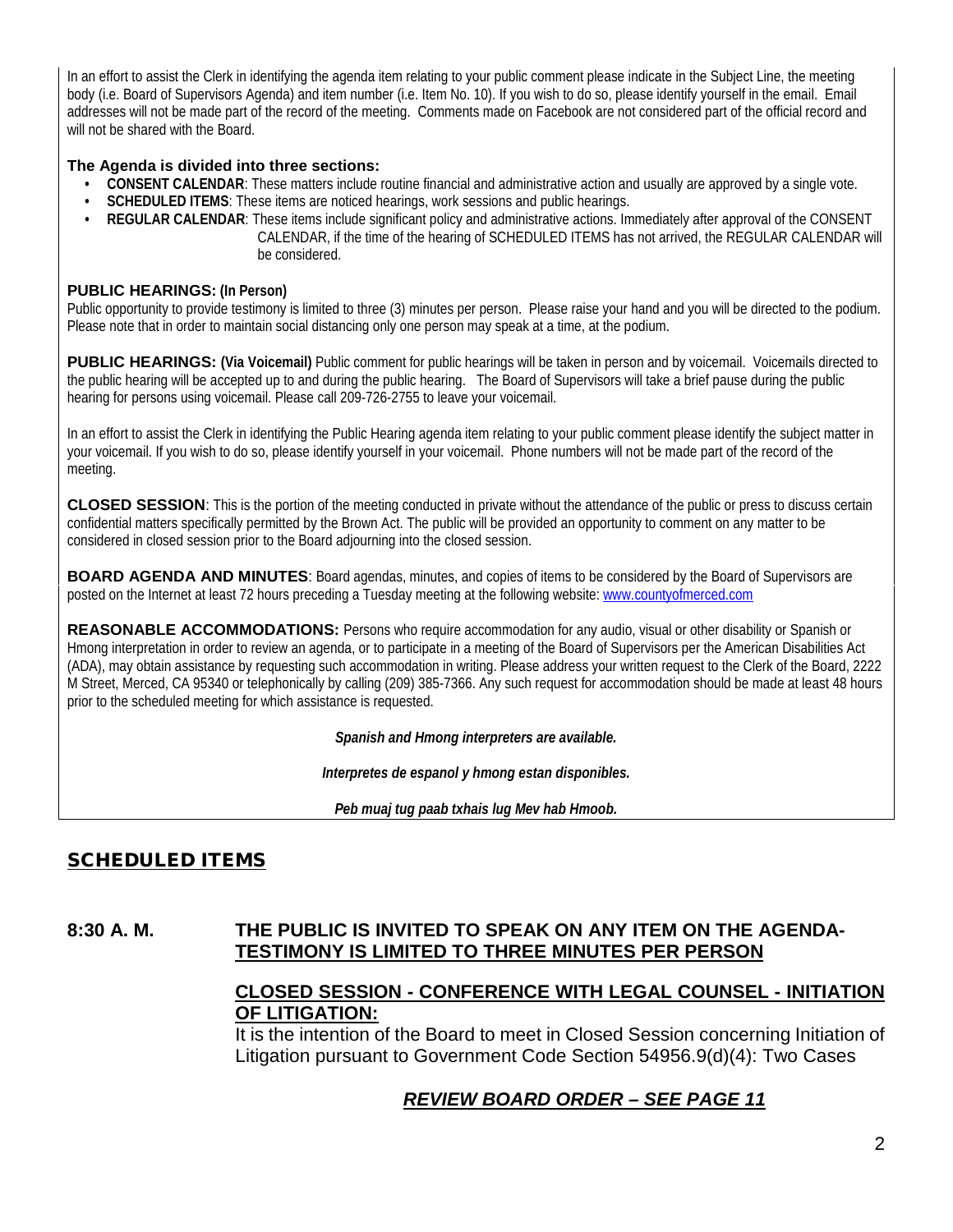### **CLOSED SESSION - CONFERENCE WITH REAL PROPERTY NEGOTIATOR:**

It is the intention of the Board to meet in Closed Session concerning a Conference with Real Property Negotiator(s) Dana Hertfelder, Director of Public Works pursuant to Government Code Section 54956.8 as follows:

**Property:** 2691 Lobo Avenue in Merced

**Agency Negotiator:** Dana Hertfelder, Director of Public Works

**Negotiation Parties:** Gonella Realty

**Under Negotiation:** Price and terms of payment for potential acquisition

### *REVIEW BOARD ORDER – SEE PAGE 11*

### **CLOSED SESSION - CONFERENCE WITH REAL PROPERTY NEGOTIATOR:**

It is the intention of the Board to meet in Closed Session concerning a Conference with Real Property Negotiator(s) Dana Hertfelder, Director of Public Works pursuant to Government Code Section 54956.8 as follows:

**Property:** 3 acre parcel located on Luis Avenue and Vera Cruz Drive in Santa **Nella** 

**Agency Negotiator:** Dana Hertfelder, Director of Public Works **Negotiation Parties:** K. Hovanian Homes

**Under Negotiation:** Price and terms of payment for potential acquisition

#### **THE BOARD RECESSED AT 8:33 A.M. WITH SUPERVISOR ESPINOZA AND SUPERVISOR PAREIRA NOT PRESENT AND RECONVENED AT 10:00 A.M. WITH ALL MEMBERS PRESENT, AND THE CHAIRMAN ADVISED STAFF WAS GIVEN DIRECTION**

### **GOVERNMENT CODE SECTION 54954.2 COMPLIANCE (LATE AGENDA ITEMS)**

**10:00 A. M. INVOCATION led by Reverend Don Ramsey/PLEDGE OF ALLEGIANCE**

**PUBLIC OPPORTUNITY TO SPEAK ON ANY MATTER OF PUBLIC INTEREST WITHIN THE BOARD'S JURISDICTION INCLUDING ITEMS ON THE BOARD'S AGENDA, EXCEPT FOR THOSE ITEMS SPECIFICALLY SCHEDULED AS PUBLIC HEARINGS (TESTIMONY LIMITED TO THREE MINUTES PER PERSON)**

### *REVIEW BOARD ORDER – SEE PAGES 12 AND 13*

**APPROVAL OF CONSENT AGENDA CALENDAR (ITEMS #1 - 15)**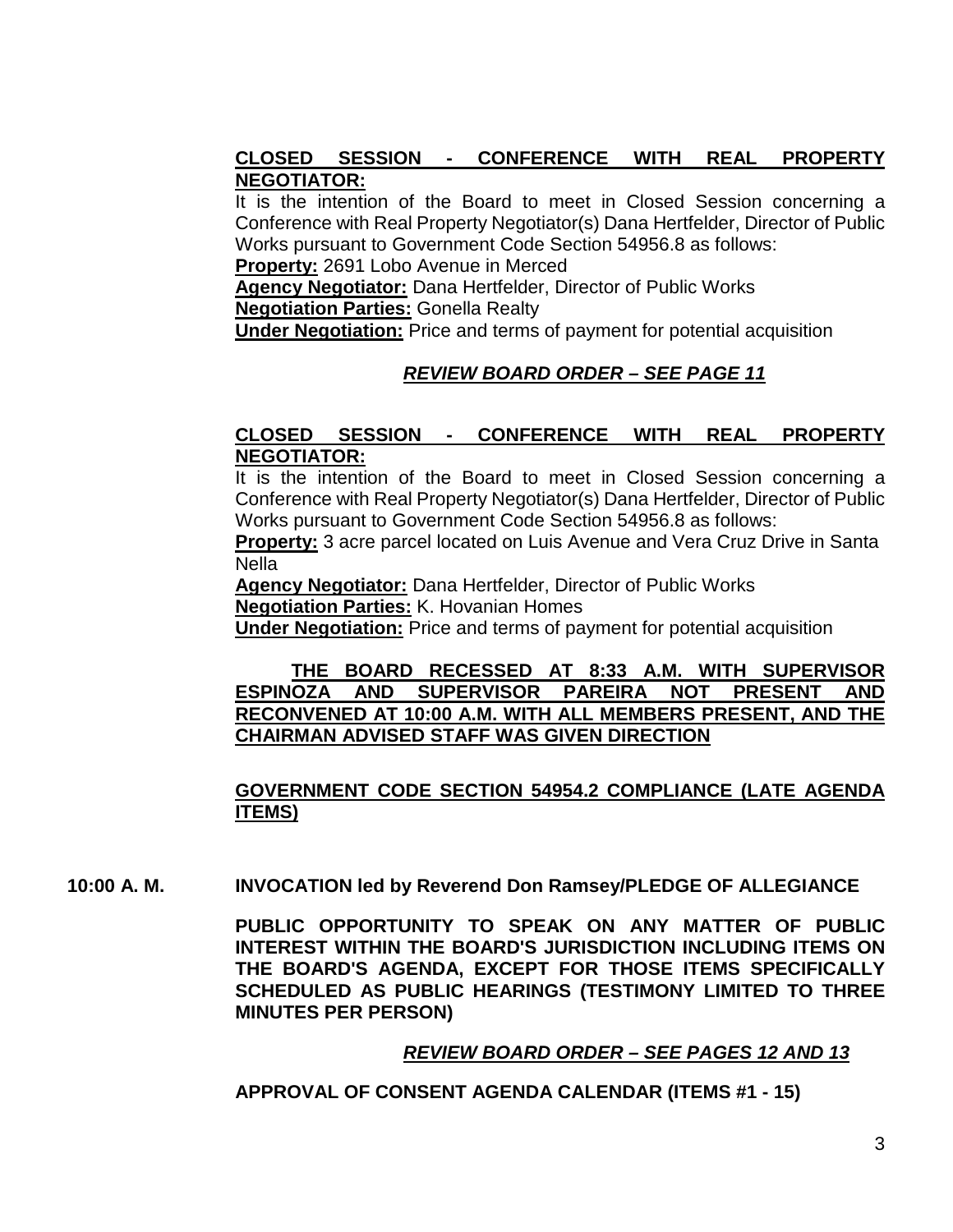#### **PRESENTATIONS:**

### **BEHAVIORAL HEALTH ADVISORY BOARD ANNUAL REPORT**

### *REVIEW BOARD ORDER – SEE PAGES 13 AND 14*

#### **COVID-19 UPDATE**

### *REVIEW BOARD ORDER – SEE PAGE 14*

#### **PUBLIC HEARING:**

#### **ASSESSOR - PUBLIC HEARING**

To Consider Proposed Ordinance entitled "An Ordinance amending the Merced County Assessor Fee Schedule".

#### **RECOMMENDATION:**

1) Introduce the proposed Ordinance entitled "An Ordinance Amending the Merced County Assessor Fee Schedule" (Amends Ordinance 1951 and Merced County Code Chapter 5.91.030);

2) Waive further reading;

3) Open Public Hearing and receive testimony;

4) Close the Public Hearing; and

5) Adopt the proposed Ordinance amending the Merced County Assessor Fee Schedule.

### *REVIEW BOARD ORDER – SEE PAGE 14*

### **REPORTS/BOARD DIRECTION**

County Executive Officer, County Counsel, Board of Supervisors Members

### CONSENT CALENDAR (Items # 1-15) **APPROVED AS RECOMMENDED AYES: ALL**

#### Public Works

1. 1) Adopt Resolution designating the intersection of Bell Drive and Bert Crane Road in the Atwater area as an all-way stop intersection; and 2) Direct the Director of Public Works to post stop signs on the Bell Drive approaches to its intersection with Bert Crane Road.

#### **ADOPTED RESOLUTION NO. 2020-90**

- 2. Approve and authorize the Chairman to sign Revitalization/Amendment to Contract No. 2019346 with Siemens Industry, Inc. for HVAC Control Replacement at John Latoracca Correctional Center.
- 3. Approve and authorize the Chairman to sign Revitalization/Amendment to Contract No. 2019347 with Siemens Industry, Inc. for the HVAC Control Replacement at the Main County Jail.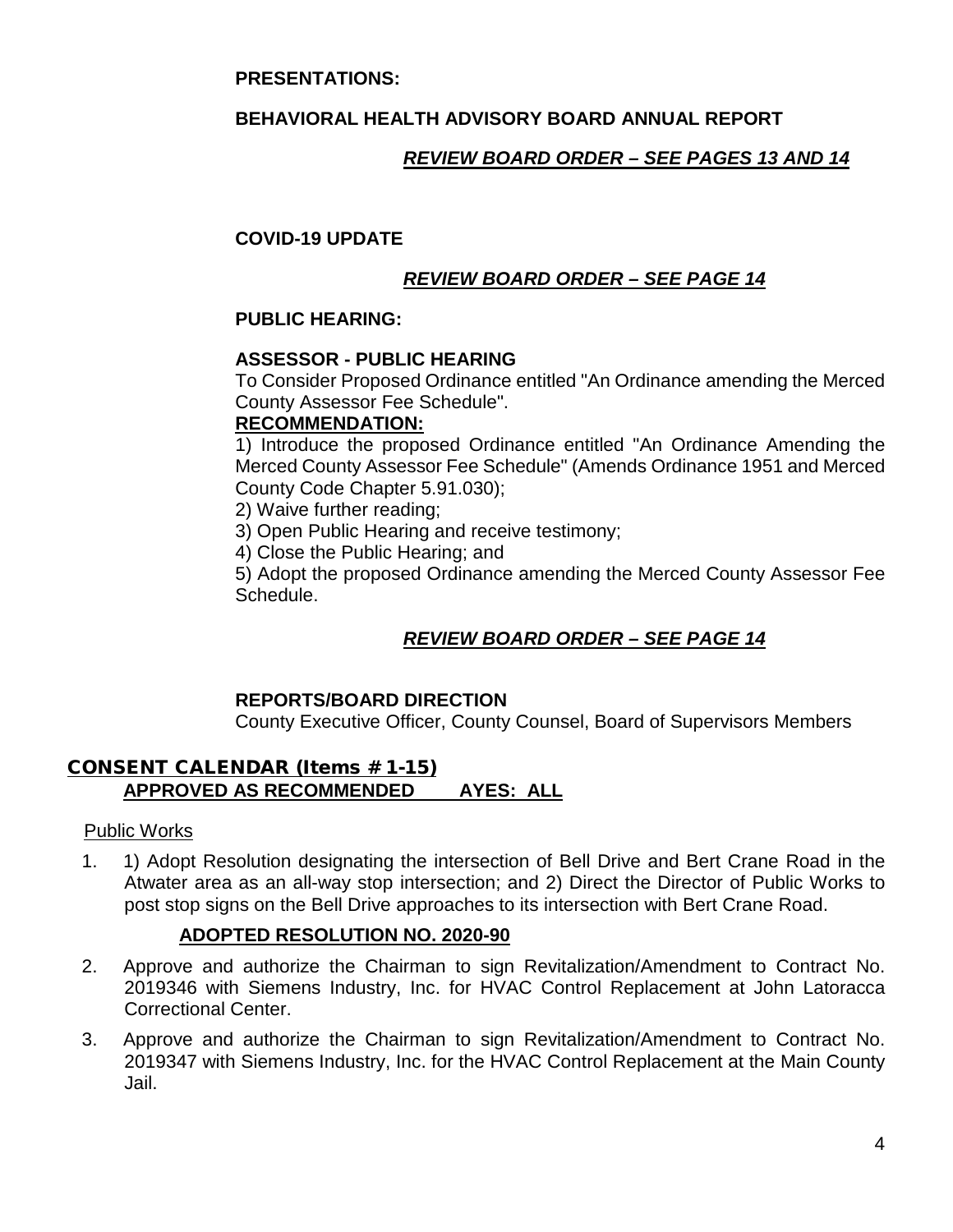### Health

# 4. PULLED

# Behavioral Health and Recovery Services

- 5. Retroactively approve and authorize the Chairman to sign Amendment Contract No. 2014197 with Livingston Community Health for services provided through the Integrated Primary Care Program, as part of the Mental Health Services Act, updating insurance to meet County standards, and amending exhibit A, B, C, and E.
- 6. Retroactively approve and authorize the Chairman to sign Amendment Contract No. 2018154 with Golden Valley Health Centers for services provided through the Integrated Primary Care Program as part of the Mental Health Services Act, updating the insurance to meet County standards, and amending exhibit A, B, C, and E.
- 7. Retroactively approve and authorize the Chairman to sign Amendment Contract No. 2014155 with Merced Lao Family Community, Inc. for services provided through the Integrated Primary Care Program, as part of the Mental Health Services Act, updating the insurance to meet County standards, and amending exhibit A, B, and C.

### Human Services Agency

8. Approve and authorize the Chairman to sign Amendment Contract No. 2020101 with Merced County Office of Education for Childcare Services through A Child Care & Education Services System (ACCESS) to provide Stage One Child Care Services.

### Community and Economic Development

- 9. Set a Public Hearing for October 6, 2020 at 10:00 a.m. to consider adoption of amendments to Title 18 (Zoning). The provisions of this text amendment would be effective in all unincorporated areas of the County of Merced.
- 10. Approve and authorize the Chairman to sign Amendment Contract No. 2018266 with QK, Inc. for the preparation of a water supply assessment and water and wastewater master plan for the Winton Community Plan Update Environmental Impact Report.

### Executive Office

- 11. Approve and authorize the Chairman to sign Amendment Contract No. 2016201 with George Hills Company to provide general and auto liability claims third party administrator services.
- 12. Act on Claims for Damages submitted by William Thomas, Jerome Herlicy, Javier Rodriguez, John Steele, Mercy Steele and Antonio C. Estrada as recommended by Risk Management and County Counsel.
- 13. Approve budget transfers appropriating Coronavirus Relief Funds and Long-Term Facilities funds for use in community outreach and engagement, facility retrofit for employee social distancing requirements, improving telework capabilities, and procuring personal protective equipment and sanitation supplies. (4/5 Vote Required)

### Board Recognition

14. Certificates in Recognition and appreciation for extraordinary effort and help with KiDS Discovery Station to various individuals, presented on August 25, 2020.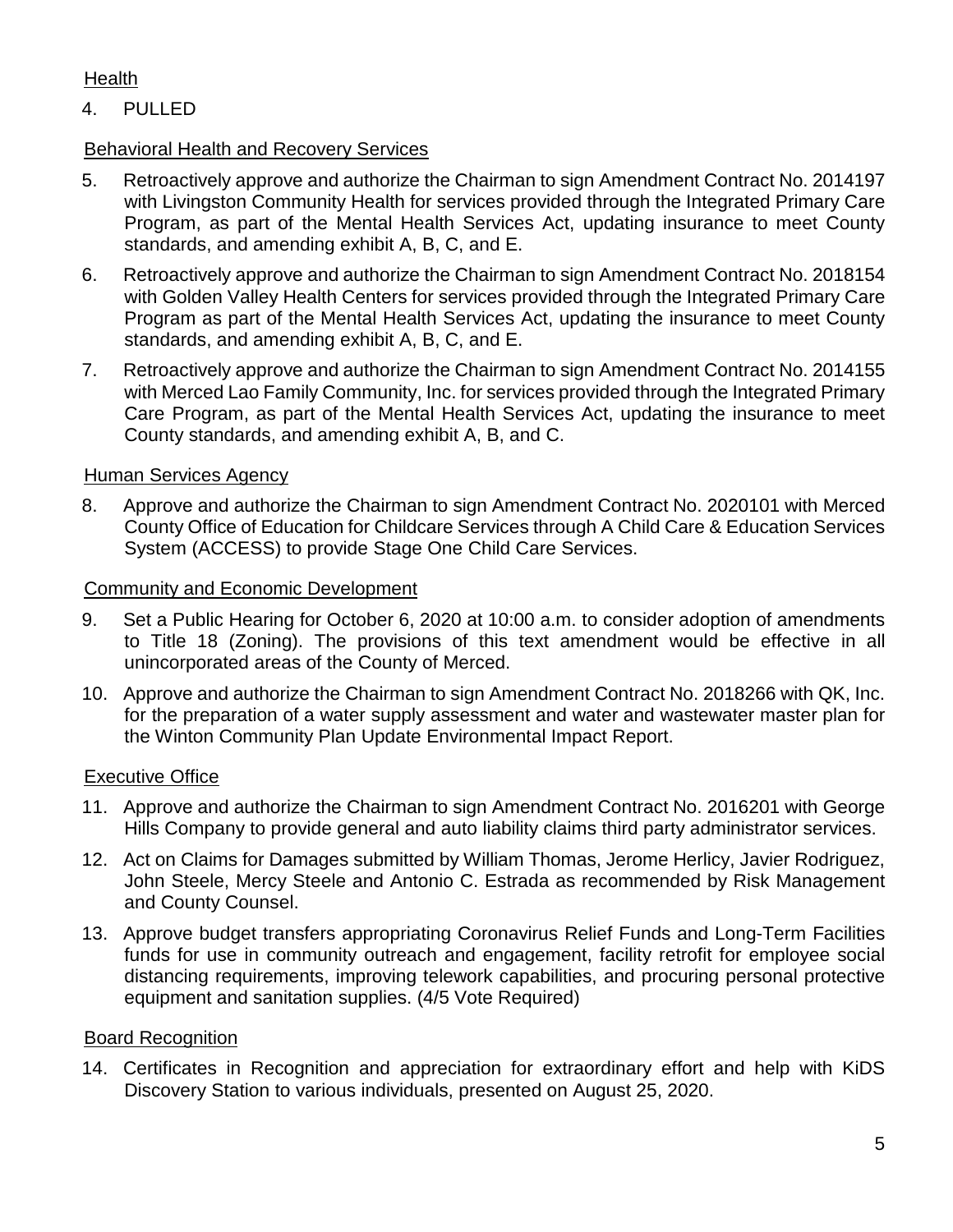15. Certificate of Recognition for Graduation from Merced County Drug Treatment Court to David Allen, presented August 28, 2020.

# REGULAR CALENDAR

### BOARD ACTION

### PUBLIC WORKS

16. 1) Adopt the plans and specifications for the Delhi Community Pedestrian and Bicycle Connectivity Project, a project to install sidewalks on various streets in the unincorporated community of Delhi; 2) Direct the Department of Public Works to advertise the project and conduct a public bid opening; 3) Authorize the Director of Public Works to award and execute a construction contract to the lowest responsible bidder upon approval of County Counsel and Risk Management; and 4) Direct Public Works to return to the Board with an informational item describing all actions taken.

# **AUTHORIZED CONTRACT NO. 2020187 AS RECOMMENDED AYES: ALL**

17. 1) Adopt the plans and specifications for the Main Administration Building Landscape Improvements Phase 1; 2) Authorize the Department of Public Works to advertise said Plans and Specifications for a Public Bid Opening; 3) Authorize the Director of Public Works to award a construction contract to the lowest responsible bidder provided said bid is within the established budget; 4) Authorize the Chairman to execute said construction contract upon review of Public Works, Risk and County Counsel; and 5) Direct Public Works to return to the Board with an informational item describing all actions taken.

### **AUTHORIZED CONTRACT NO. 2020188 AS RECOMMENDED AYES: ALL**

18. The Director of Public Works requests the Board find that substantial evidence demonstrates that an emergency continues to exist regarding the HVAC System at 1900 Airdrome Entry (Castle), such that the emergency will not permit a delay resulting from a competitive solicitation for bids, and that the action is necessary to respond to the emergency. (4/5 Vote Required)

### **PULLED – NO ACTION TAKEN**

19. 1) The Director of Public Works requests the Board find that substantial evidence demonstrates that an emergency exists regarding the need for infrastructure to support video conferencing at the John Latoracca Correctional Center, such that the emergency will not permit a delay resulting from a competitive solicitation for bids, and that the action is necessary to respond to the emergency (4/5 Vote Required); and, 2) Pursuant to Public Contract Code Section 20134, approve installing the necessary infrastructure to support video conferencing at the John Latoracca Correction Center without adopting plans, specifications, strain sheets or working details.

### **APPROVED AS RECOMMENDED AYES: ALL**

20. 1) The Director of Public Works requests the Board find that substantial evidence demonstrates that an emergency exists regarding the need for infrastructure to support video conferencing at the Main County Jail, such that the emergency will not permit a delay resulting from a competitive solicitation for bids, and that the action is necessary to respond to the emergency (4/5 Vote Required); and 2) Pursuant to Public Contract Code Section 20134,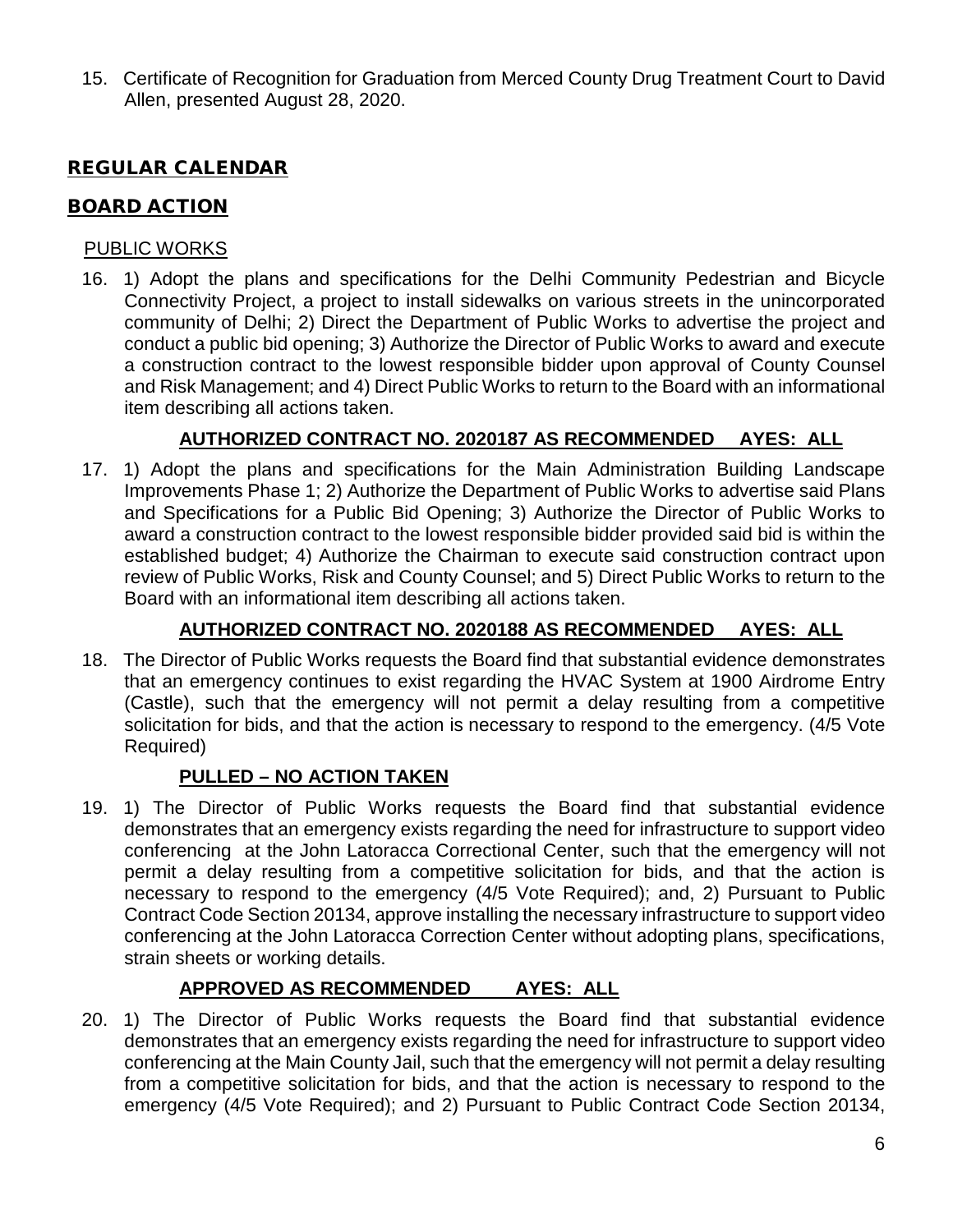approve installing the necessary infrastructure to support video conferencing at the Main County Jail without adopting plans, specifications, strain sheets or working details.

### **APPROVED AS RECOMMENDED AYES: ALL**

### **HEALTH**

21. Retroactively approve contract with California Department of Public Health - STD Control Branch (State Contract No. 19-10966) for community-based STD prevention and control services; and adopt Resolution.

### **AUTHORIZED CONTRACT NO. 2020186 AND ADOPTED RESOLUTION NO. 2020- 91 AS RECOMMENDED AYES: ALL**

22. Retroactively approve the Intergovernmental Agreement No. 19-96439 with the California Department of Health Care Services for the transfer of public funds; and authorize the Chairman to sign all copies of the agreement.

### **AUTHORIZED CONTRACT NO. 2020189 AS RECOMMENDED AYES: ALL**

### BEHAVIORAL HEALTH AND RECOVERY SERVICES

23. Retroactively approve contract with Rainbow Valley Group Home, LLC for the provision of specialty mental health services to youth clients.

### **AUTHORIZED CONTRACT NO. 2020190 AS RECOMMENDED AYES: ALL**

24. Approve termination of Contract No. 2018051 with Dr. Cynthia Hunt for psychiatric services for youth clients, under Section 9, entitled "Termination for Convenience", effective retroactively to September 1, 2020.

### **APPROVED AS RECOMMENDED AYES: ALL**

25. Authorize Behavioral Health and Recovery Services to accept donations for the Annual Toy Drive, with monetary donations to be used for the Toy Drive and for no other purpose; and authorize Behavioral Health and Recovery Services to conduct Toy Drives on behalf of underserved youth from September 15, 2020 until December 31, 2020.

### **APPROVED AS RECOMMENDED AYES: ALL**

### HUMAN SERVICES AGENCY

26. Authorize the Human Services Agency to accept donations, and to engage in fundraising activities on behalf of foster and at-risk youth, starting from October 1, 2020 throughout the fiscal year 2020/2021.

### **APPROVED AS RECOMMENDED AYES: ALL**

### COMMUNITY AND ECONOMIC DEVELOPMENT

27. Contract with RRM Design Group for consulting services for the Franklin-Beachwood Community Plan Update.

# **AUTHORIZED CONTRACT NO. 2020191 AS RECOMMENDED AYES: ALL** *REVIEW BOARD ORDER – SEE PAGES 14 AND 15*

28. Adopt Resolution authorizing application for and receipt of Local Early Action Planning Grants program funds; and authorize the Director of Community and Economic Development to take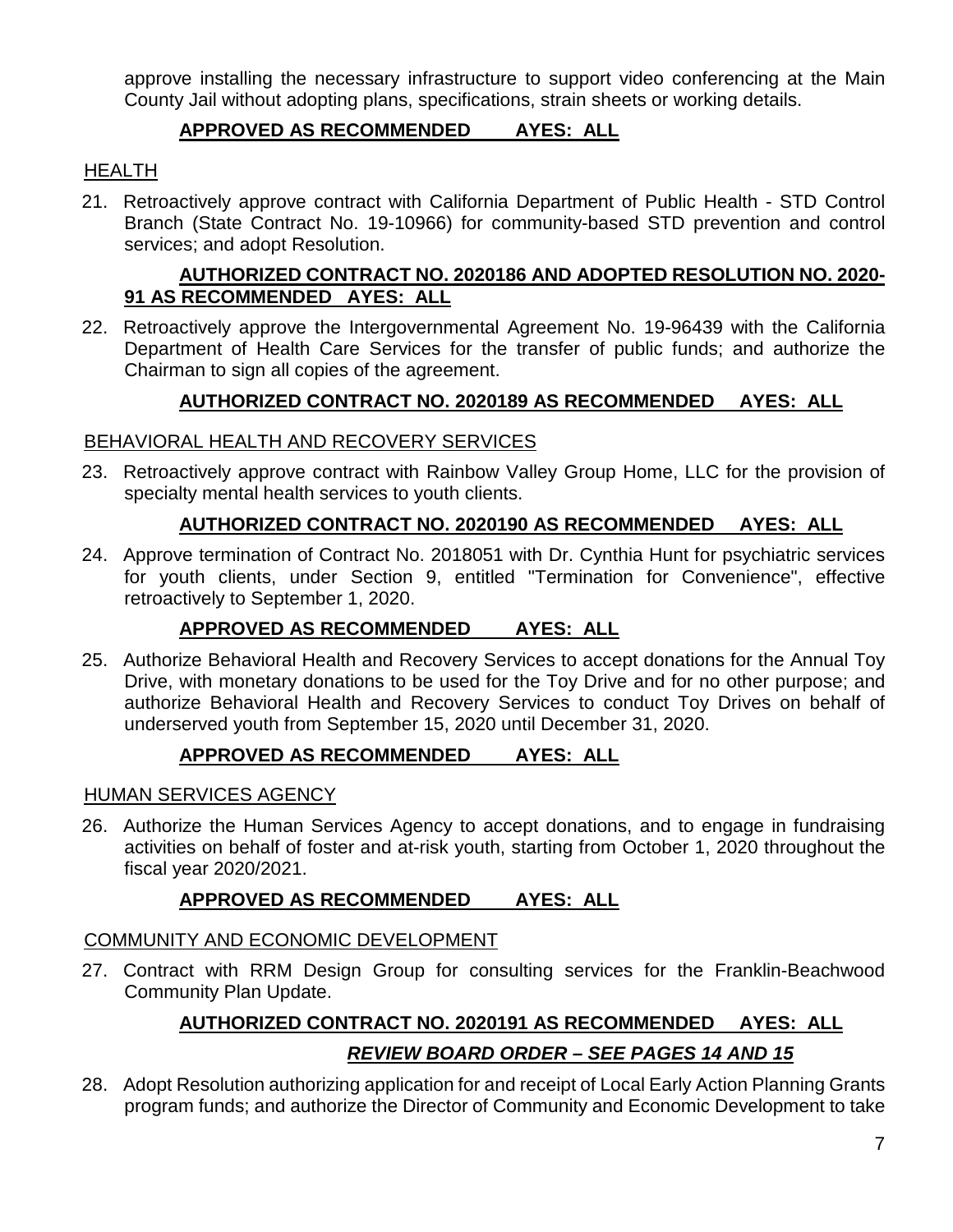any actions required to submit an application to the Local Early Action Planning Grants program in the amount of \$300,000 for the development of a Mixed-Use Site Inventory and Rezoning Project, and accept those funds if awarded.

# **ADOPTED RESOLUTION NO. 2020-92 AS RECOMMENDED AYES: ALL**

29. Adopt Resolution authorizing the Director of Community and Economic Development to execute agreements with the California Department of Transportation for the Franklin-Beachwood Interconnectivity Plan.

# **ADOPTED RESOLUTION NO. 2020-93 AS RECOMMENDED AYES: ALL**

30. 1) Ratify the execution by the County Executive Officer accepting FAA-21 Grant related to Runway Rubber Removal and Rejuvenation Project; and 2) Authorize the Director of Community & Economic Development to take any further administrative actions as necessary upon concurrence of CEO and County Counsel.

# **AUTHORIZED CONTRACT NO. 2020192 AS RECOMMENDED AYES: ALL**

# *REVIEW BOARD ORDER – SEE PAGE 15*

31. Approve and authorize the Chairman to sign Amendment Contract No. 2020039 with KPMG, LLP for the procurement of a third-party operator and to advise the County on program management associated with the California Auto Tech Testing and Development Center (CATDC) located at the Castle Commerce Center.

# **AUTHORIZED CONTRACT NO. 2020039 AS RECOMMENDED AYES: ALL** *REVIEW BOARD ORDER – SEE PAGES 11 AND 12*

### CHILD SUPPORT SERVICES

32. 1) Approve and authorize the Chairman to sign the Memorandum of Agreement dated July 9, 2020 between the California Department of Child Support Services and Merced County Department of Child Support Services for OCSE Discretionary Grant #90FD0215-01-0 for the period October 1, 2018 - September 30, 2021 in the amount of \$219,260; and 2) Authorize the Director of Child Support Services, or her designee, to sign and execute all necessary documents related to the grant.

# **AUTHORIZED CONTRACT NO. 2020193 AS RECOMMENDED AYES: ALL**

33. Memorandum of Agreement with the California Department of Child Support Services and Merced County Department of Child Support Services to implement the Statewide Social Media Offering of California Department of Child Support Services Office of Communication and Public Affairs (CA DCSS OCPA) for the purpose of expanding social media services.

# **AUTHORIZED CONTRACT NO. 2020194 AS RECOMMENDED AYES: ALL**

### DISTRICT ATTORNEY

34. 1) Approve the District Attorney's participation in the Automobile Insurance Fraud Program and authorize the District Attorney to submit a grant application to the California Department of Insurance for continued funding in the requested amount of \$186,105 for FY 20/21; and 2) Adopt Resolution authorizing the District Attorney to execute the Grant Award Agreement.

### **AUTHORIZED CONTRACT NO. 2020195 AND ADOPTED RESOLUTION NO. 2020- 94 AS RECOMMENDED AYES: ALL**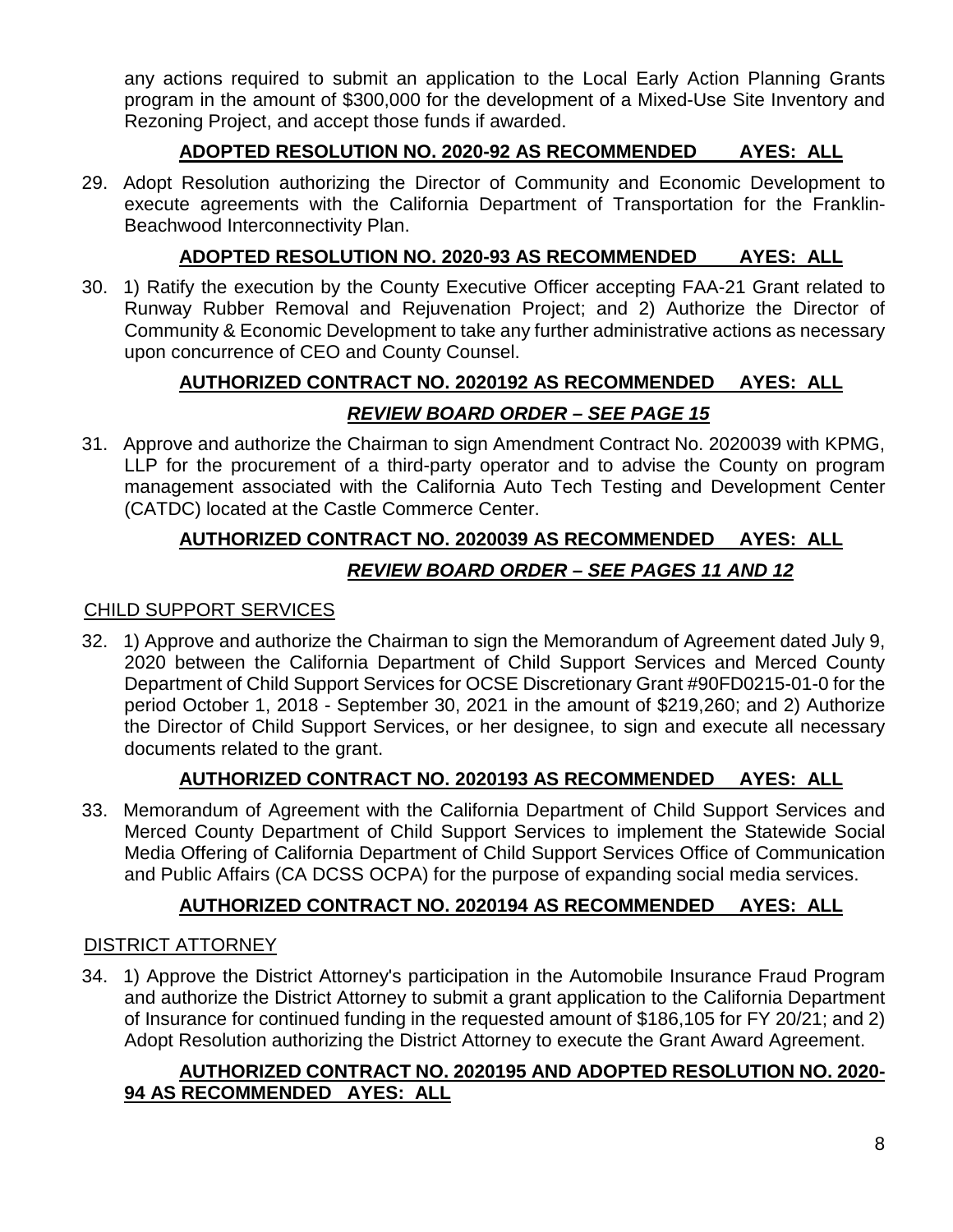# *REVIEW BOARD ORDER – SEE PAGES 15 AND 16*

35. 1) Adopt Resolution authorizing the District Attorney's participation in the Victim Witness Assistance Program, authorizing the District Attorney to execute the grant award agreement and any modifications, amendments and extensions, and authorizing the District Attorney and Chairman to sign the Certification of Assurance of Compliance; and 2) Ratify the submission of the Victim Witness Assistance Program Proposal in the amount of \$608,157 for FY 20/21 by the District Attorney.

### **AUTHORIZED CONTRACT NO. 2020196 AND ADOPTED RESOLUTION NO. 2020- 95 AS RECOMMENDED AYES: ALL**

### *REVIEW BOARD ORDER – SEE PAGE 16*

# TREASURER

36. 1) Adopt Resolution establishing the Treasurer's Dry Period Financing (Borrowing) Program; and 2) Adopt the Treasurer's Dry Period Financing Policy.

# **ADOPTED RESOLUTION NO. 2020-96 AS RECOMMENDED AYES: ALL** *REVIEW BOARD ORDER – SEE PAGES 16 AND 17*

### **SHERIFF**

37. Authorize the Probation, Sheriff's Office and Merced County Fire to accept donations and conduct toy drives for the Operation Christmas Star Toy Drive from October 1, 2020 until December 31, 2020.

### **APPROVED AS RECOMMENDED AYES: ALL**

38. 1) Approve to relieve the Sheriff's Office of accountability for 25 fixed assets listed under budget units 22100 (Operations), 23000 (Corrections) and 24000 (Coroner); and 2) Approve the Auditor Controller's Office to remove the items from the Sheriff Office Fixed Asset Inventory.

### **APPROVED AS RECOMMENDED AYES: ALL**

### FIRE

39. 1) Authorize the Chairman to accept and execute the terms outlined in the grant agreement in the amount of \$20,000 from the Volunteer Fire Assistance (VFA) Grant Program; 2) Adopt Resolution authorizing the Chairman to sign the agreement, the AD-1048 Certification Regarding Debarment, Suspension, Ineligibility and Voluntary Exclusion-Lower Tier covered transactions, and any amendments thereto with the California Department of Forestry; and 3) Authorize Administrative Services, in conjunction with Merced County Fire Department to purchase the needed Personal Protective Equipment.

### **AUTHORIZED CONTRACT NO. 2020197 AND ADOPTED RESOLUTION NO. 2020- 97 AS RECOMMENDED AYES: ALL**

40. Determine the animal mortality rate hazard no longer exists and terminate the local emergency effective September 15, 2020.

# **APPROVED AS RECOMMENDED AYES: ALL**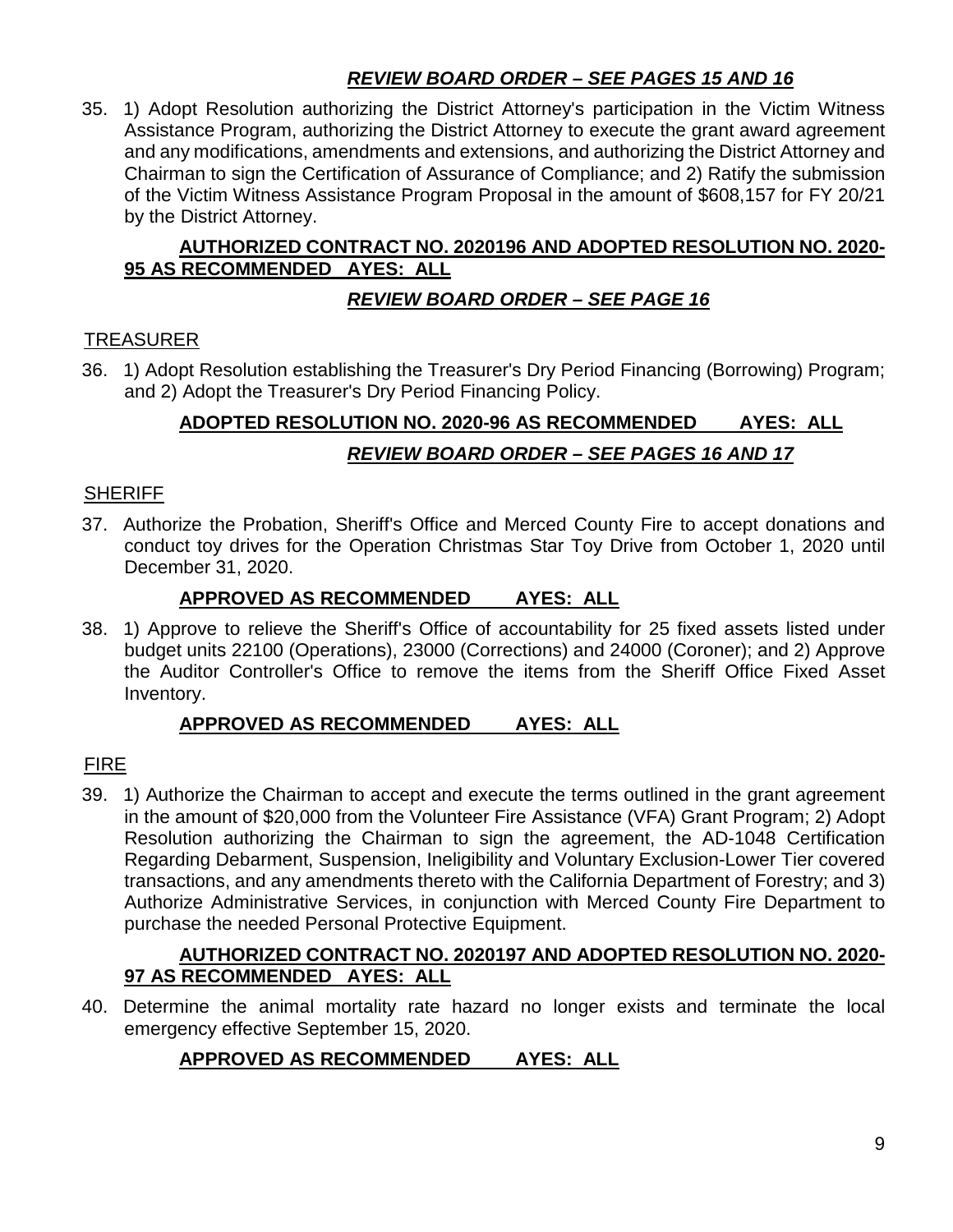#### HUMAN RESOURCES

41. Acknowledge the 2021 premium increase of 10.3% for all medical plans. Authorize premium payments to the Third-Party Administrator, Benefit Coordinators Corporation, and authorize the Chairman to sign all related documents.

### **APPROVED AS RECOMMENDED AYES: ALL**

### EXECUTIVE OFFICE

42. Approve and authorize the Chairman to execute the Non-Sharing Tax Agreement with the Clayton Water District to allow for the annexation of thirty-three (33) Merced County parcels into the district.

### **AUTHORIZED CONTRACT NO. 2020198 AS RECOMMENDED AYES: ALL**

#### BOARD APPOINTMENTS

43. Reappoint Jennifer Rocha, representing Child Care Provider-BOS and Dr. Danielle Waite, representing Public Member (Discretionary) BOS to the Merced County Collaborative for Children and Families, until June 30, 2022.

### **APPROVED AS RECOMMENDED AYES: ALL**

### BOARD INFORMATION & POSSIBLE ACTION **ACCEPTED AND PLACED ON FILE AYES: ALL**

- 44. Public Works re: Contract No. 2020023 was awarded to St. Francis Electric, San Leandro, CA in the amount of \$617,550 for the Stephens Street Road Diet Improvement Project.
- 45. Public Works re: Contract No. 2020091 was awarded to Avison Construction, Inc. Madera, CA in the amount of \$1,148,263 for the Lobo Avenue Complete Street Upgrade Project.
- 46. Health re: Amendment 20 and 21 Physician Services Agreement with The Central California Alliance for Health Contract No. 2010280 to modify Exhibit B Medi-Cal Program Attachment and implement the Referral Physician Specialty Care Incentive Program for 2020.
- 47. Merced County Mosquito Abatement District re: General Manager's Report July 21 August 18, 2020.
- 48. Fish & Game Commission re: Notice of Proposal for a 90-day extension of emergency action with regard to the emergency purple sea urchin.
- 49. WARN Notice for the following businesses: Western Dental & Orthodontics 1124 W. Olive Avenue, and 12 W. 20th Street, Merced; and Golden Valley Health Centers - 9235 W. Broadway, Planada, 747 W. Childs Avenue, Merced, 13161 Jefferson Street, Le Grand, 1405 California Street, Dos Palos, and 1910 Customer Care Way, Atwater.

### **THE BOARD ADJOURNED THE MEETING AT 1:30 P.M. UNTIL TUESDAY, SEPTEMBER 29, 2020, AT 10:00 A.M.**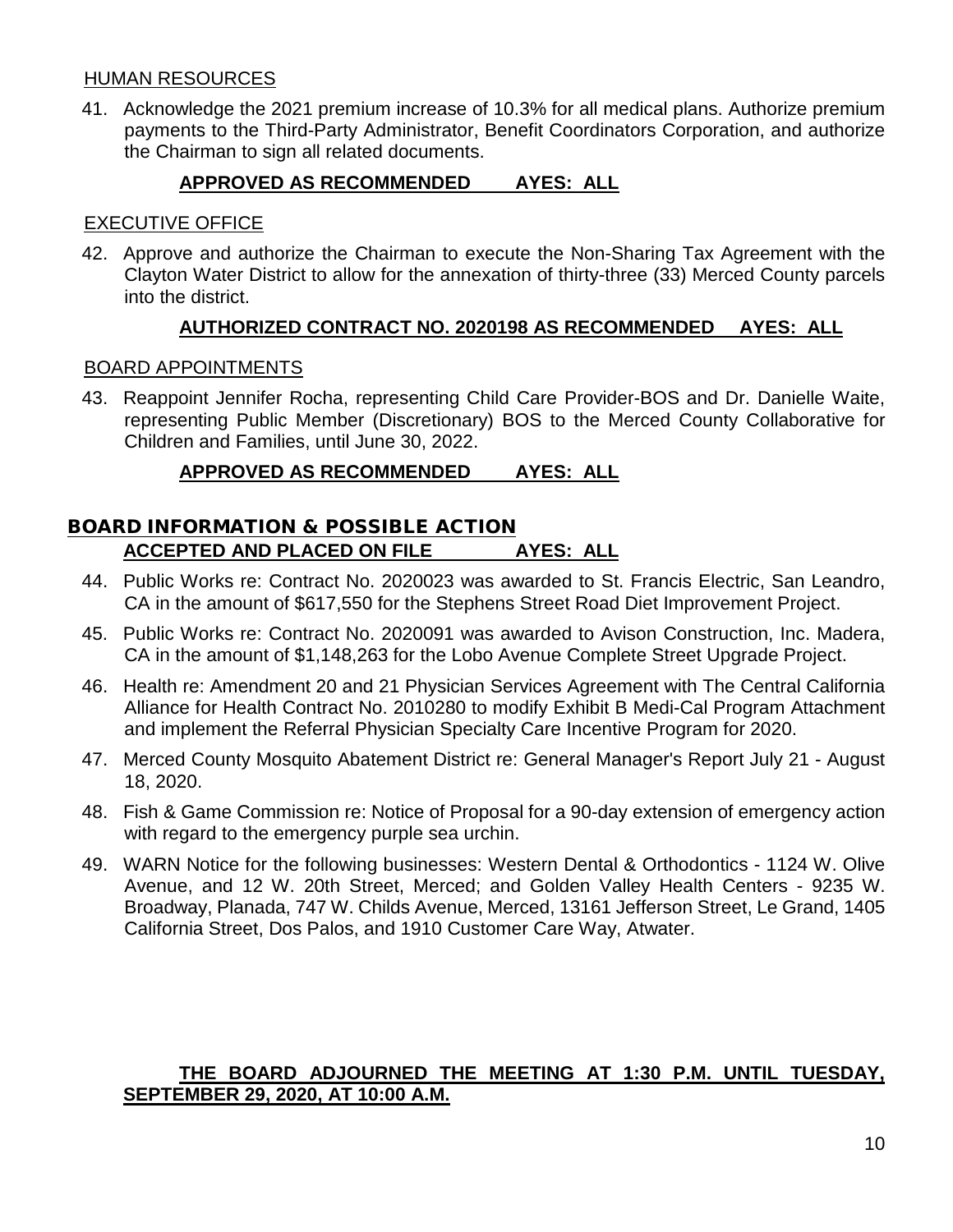#### **BOARD ORDERS – SUMMARY ACTION MINUTES – SEPTEMBER 15, 2020**

# **8:30 A.M. SCHEDULED ITEM**

### **2020-09-15 CLOSED SESSION – CONFERENCE WITH LEGAL COUNSEL – INITIATION OF LITIGATION**

The Clerk announces that it is the intention of the Board to meet in Closed Session concerning Initiation of Litigation pursuant to Government Code Section 54956.9(d)(4): Two Cases and that one of the cases has been pulled. Present: Lor, McDaniel, Silveira

Absent: Espinoza, Pareira

### **8:30 A.M. SCHEDULED ITEM**

### **2020-09-15 CLOSED SESSION – CONFERENCE WITH REAL PROPERTY NEGOTIATOR**

The Clerk announces that it is the intention of the Board to meet in Closed Session concerning a Conference with Real Property Negotiator(s) Dana Hertfelder, Director of Public Works pursuant to Government Code Section 54956.8 as follows:

**Property:** 2691 Lobo Avenue in Merced

**Agency Negotiator:** Dana Hertfelder, Director of Public Works

**Negotiation Parties:** Gonella Realty

**Under Negotiation:** Price and terms of payment for potential acquisition

The Vice Chair calls for Public Comment on the Closed Session items.

A voicemail received from Estella Dunn was played in regards to the property at 2691 Lobo Avenue in Merced. Present: Lor, McDaniel, Silveira Absent: Espinoza, Pareira

#### **ACTION ITEM NO. 31 2020-09-15 COMMUNITY AND ECONOMIC DEVELOPMENT**

Chairman Espinoza announces that in an effort to maximize resources and efficiencies, item 31 is being brought forward on our agenda together with a presentation from KPMG who join us from Chicago, Denver, San Francisco and Modesto.

Mark Hendrickson, Community and Economic Development Director opens and gives an overview of the amendment to the contract with KPMG, LLP to assist the County with Autonomous Vehicle third-party operator procurement and project advisory services associated with the California Auto Tech Testing and Development Center (CATDC) at Castle. Mr. Hendrickson introduces Dan Feitelberg, Principal with KPMG, LLP who opens the presentation.

Mr. Feitelberg introduces Ted Hamer, Managing Director with KPMG, LLP who reviews slides covering the following: **A**dvancing the Vision for the Castle Auto Tech Testing Facility; **A**utonomous vehicles (AVs) are multi-billion dollar industry with a strong Silicon Valley presence (the ambition is to leverage Castle as a formal Auto Tech Facility; **A**s a part of our approach we have already completed a market sounding and have presented a potential commercial structure to bring on an Operator at the Auto Tech Facility; **O**ur approach leveraged research, financial analysis, and interviews with global players in the proving ground Operator and AV market to help the County identify a path forward; **I**nterviews from market sounding and commercial structuring revealed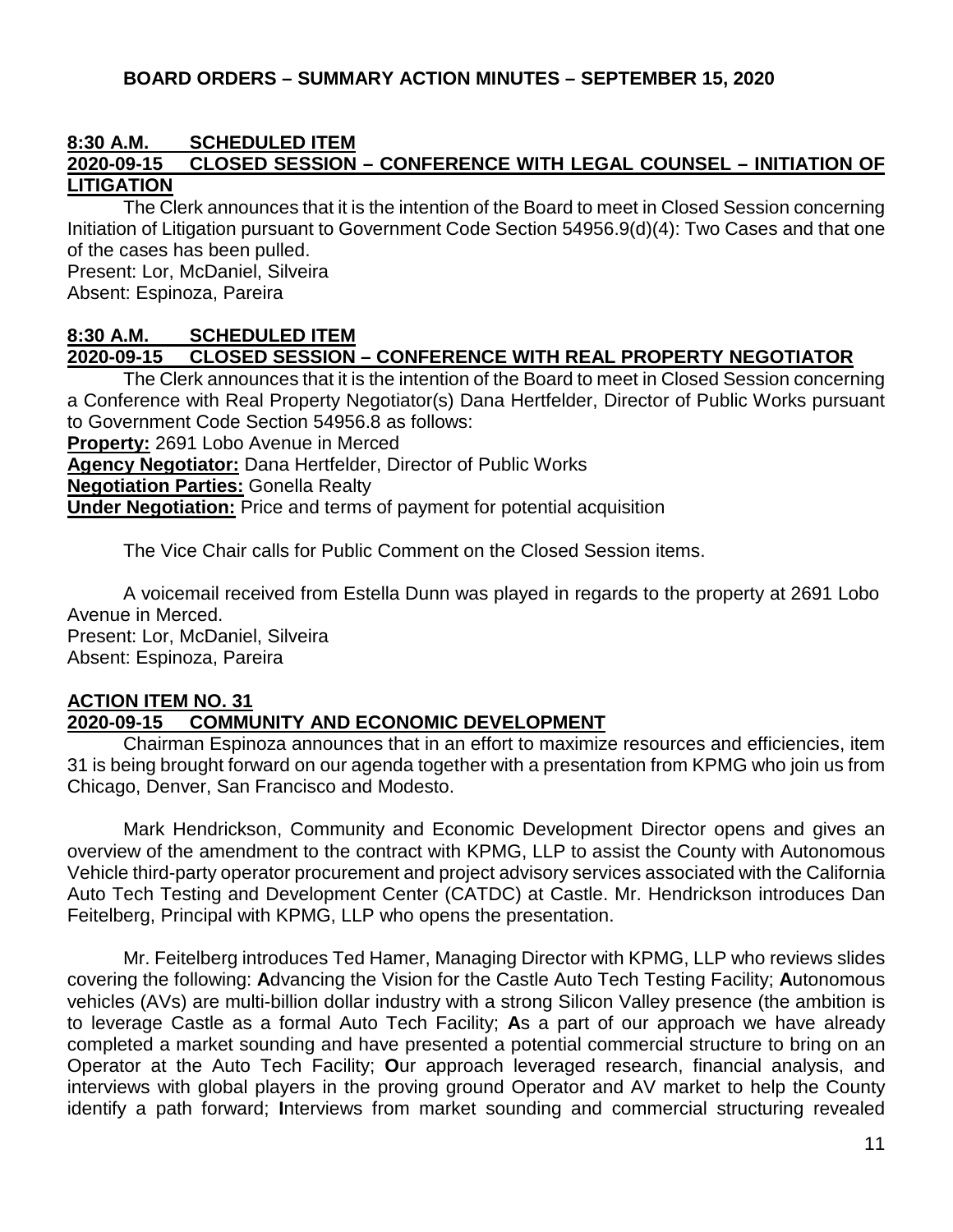international and domestic interest in developing Castle's Auto Tech Facility; **O**ur analysis indicated that while Castle is currently generating revenue for the County, bringing on a professional operator could bring additional prospective benefits to Merced County; **O**ur analysis included a high-level financial assessment which indicates the potential range of financial impacts, including the possibility for increased net cash flow to the County; **T**he proposed next step is to competitively seek proposals from interested operators with a transparent procurement process with the goal of concluding by January 2021; and **A**lternatively, the County has two other options if it chooses not to move forward with commencing the procurement of an operator.

Supervisor McDaniel thanks Dan, Ted and their team for the presentation and states that this project has moved quickly and that he is very confident with this decision. He clarifies this is not an impact to the General Fund; the County will be using grant funds for this project.

Supervisor Pareira states that he and Supervisor McDaniel serve on the Ad Hoc Committee and have seen these kinds of presentations and was most impressed with the quality of the work and their knowledge of this industry and thanks KPMG for the presentation today.

Supervisor Silveira comments that he appreciates the team's confidence, and also hearing from Supervisor McDaniel and Pareira since they are part of the Ad Hoc Committee. He also states that he appreciates the team's confidence with an aggressive timeline but still promising to deliver something by January 2021.

The Chairman asks if there is anyone from the public wishing to speak on this item.

Todd White questions if they will be using existing infrastructure for this project.

Mr. Hendrickson responds that it will be a little bit of both new and current infrastructure.

Supervisor Pareira thanks staff as well as the CEO, and CED Department for their work on this.

Supervisor Espinoza comments that he is glad we are using a grant to move forward on this project.

Upon motion of Supervisor Pareira, seconded by Supervisor McDaniel, duly carried, the Board approves Amendment No. 1 to Contract No. 2020039 with KPMG, LLP for the procurement of a third-party operator and to advise the County on program management associated with the California Auto Tech Testing and Development Center (CATDC) located at the Castle Commerce Center.

Ayes: Espinoza, Lor, McDaniel, Pareira, Silveira

### **10:00 A.M. SCHEDULED ITEM 2020-09-15 PUBLIC OPPORTUNITY**

*Public Comments received via email for Public Opportunity and Scheduled Items are on file with the Clerk.*

Todd White, comments that he would like to schedule a meeting with Board Members to discuss an agreement that was voted on by the Board in 2008. He further states he has had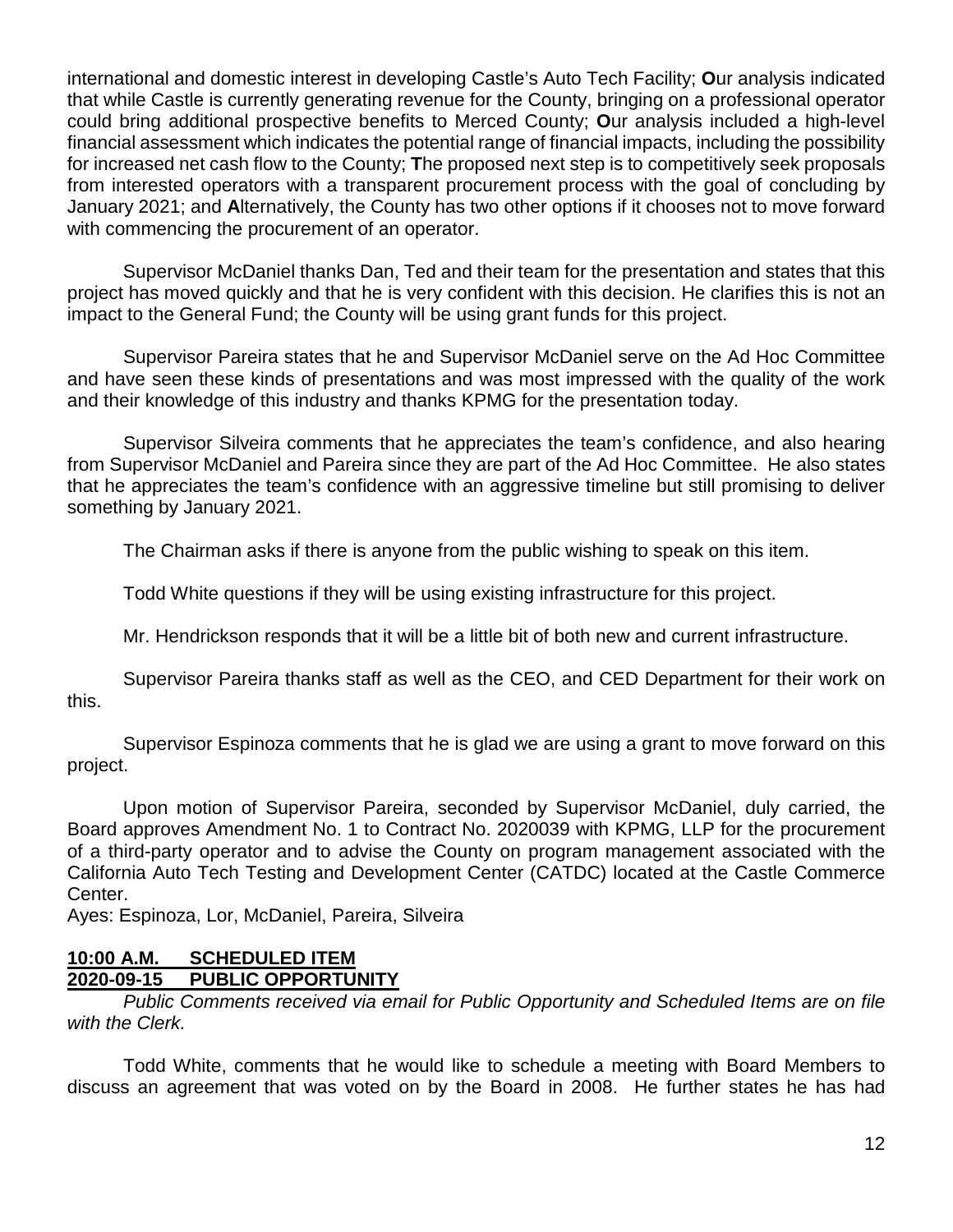discussions with Supervisor McDaniel and Mark Hendrickson in regards to the agreement that needs to be resolved.

Hassan Ahmadi speaks about a reassessment issue and gives his reasons why the property should be exempt from reassessment and why he also disagrees with the appraisal.

Rhamta Ahmadi, brother-in-law of Hassan Ahmadi states that he is a witness to the transfer between the two brothers that did occur.

Cheng Xiong with the Leadership Council speaks about the tragedy at Foster Farms related to COVID. Further she asks the Board to consider an ordinance for workers protection.

Jovana Morales with the Leadership Council concurs with what Ms. Xiong stated in regards to Foster Farms and the importance for the County to consider an Ordinance. Ms. Morales listed a number of conditions including rapid testing and results.

Cheng Xiong with the Leadership Council comments on items 27 and 29 relating to the Franklin-Beachwood Community Plan Update and Interconnectivity Plan. She states residents are interested and want to engage but need to be kept informed.

The Clerk plays voicemails received from the following: Estella Dunn, Jovana Morales with Leadership Council, Leticia Valencia, Elizabeth, and Christy Gallardo with 99 Roots. Present: Espinoza, Lor, McDaniel, Pareira, Silveira

### **10:00 A.M. SCHEDULED ITEM**

### **2020-09-15 PRESENTATION – BEHAVIORAL HEALTH ADVISORY BOARD ANNUAL REPORT**

Genevieve Valentine, Director of Behavioral Health and Recovery Services introduces the presentation on the Behavioral Health Advisory Board Annual Advisory Report and turns the presentation over to the Chair of the Behavioral Health Advisory Board, Sally Ragonut.

Ms. Ragonut reviews the following slides: Merced County's Behavioral Health Advisory Board FY 19/20 Annual Summary, Merced County's Behavioral Health Advisory Board Mission and Vision, Membership, Purpose of the Behavioral Health Advisory Board, Annual Report, Top FY 19/20 Goals, Unexpected Activities for FY 19/20, FY 19/20 Data Notebook, This Year's Goals, and This Year's Activities.

Supervisor Lor gives her appreciation to Ms. Ragonut and the members of the Behavioral Health Advisory Board and also thanks past director, Yvonnia Brown and current director, Genevieve Valentine. Supervisor Lor also encouraged folks to view the web page to see the work the Behavioral Health Board is doing in collaboration with other departments and local agencies.

Supervisor Pareira thanks Ms. Ragonut for the presentation and was impressed with the effectiveness and value of the information that is transferred at the meetings when he has attended as the primary member for Supervisor Lor.

Supervisor Silveira comments that he likes the list of activities and goals provided and was also interested in the composition of the Board and the number of representatives available for each district.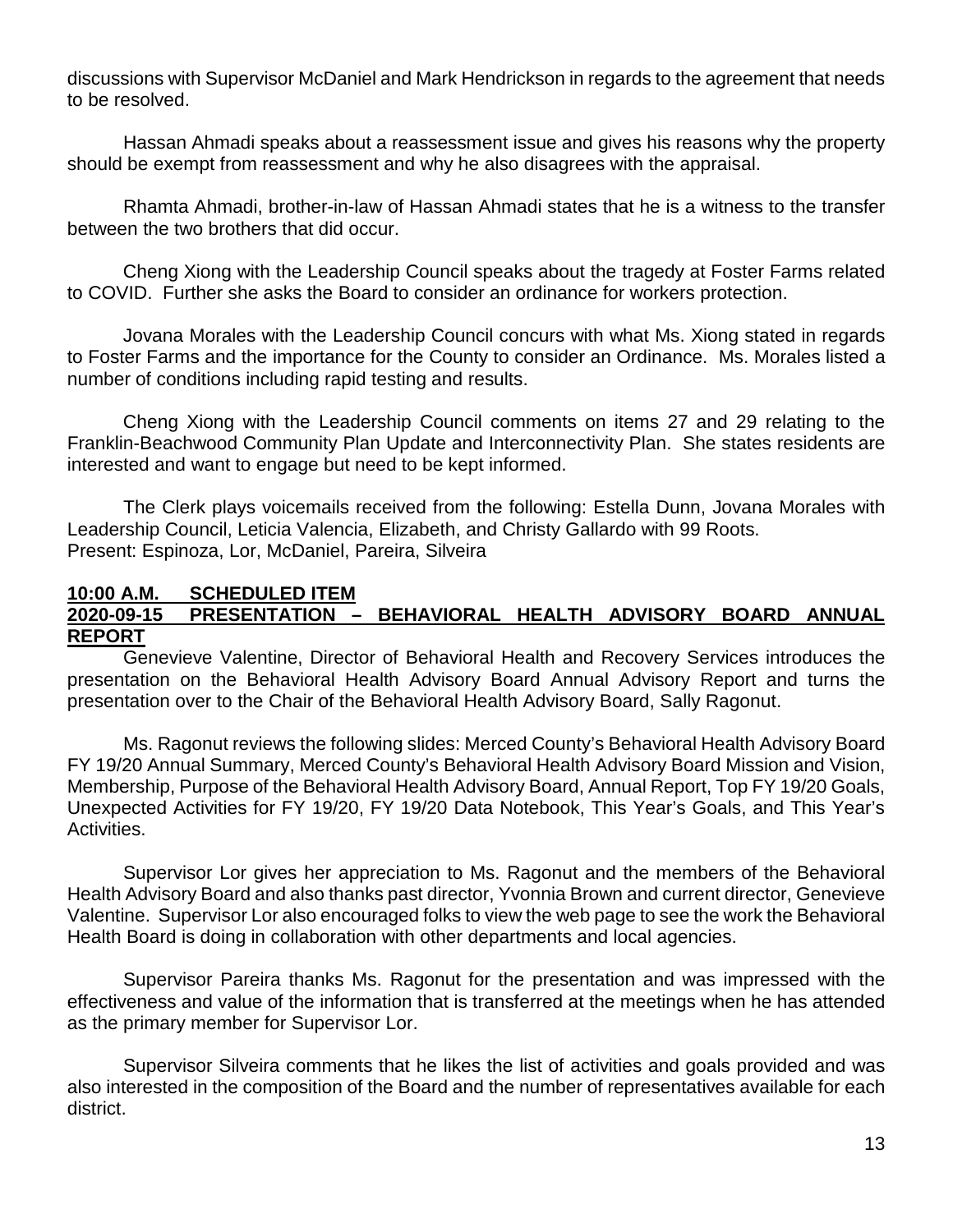Supervisor McDaniel thanks Ms. Ragonut for the presentation and was also interested in the composition of the board and encouraged folks to apply.

Supervisor Espinoza comments that he appreciates the work that the Behavioral Health Advisory Board is doing.

Present: Espinoza, Lor, McDaniel, Pareira, Silveira

### **10:00 A.M. SCHEDULED ITEM 2020-09-15 COVID-19 UPDATE**

Dr. Rebecca Nanyonjo-Kemp, Director of Public Health introduces the presentation before turning it over to Dr. Kristynn Sullivan, Supervising Epidemiologist who reviews the following slides: Current Merced County Case Count, Merced County COVID-19 Deaths, COVID-19 Cases by Community per 1,000 residents, California Blueprint for a Safer Economy, California Tier Framework, Merced's Tier Data, County Status Tool, and School Waiver Process.

Dr. Nanyonjo-Kemp reviews the following slides: Foster Farms Update, Health Order Requirements to Reopen Livingston Plant, Foster Farms Update and Stay Safe, Stay Open.

The Board has lengthy discussion on the update. Present: Espinoza, Lor, McDaniel, Pareira, Silveira

### **10:00 A.M. SCHEDULED ITEM 2020-09-15 ASSESSOR – PUBLIC HEARING**

The time and date previously scheduled to consider proposed Ordinance entitled "An Ordinance amending the Merced County Assessor Fee Schedule".

Barbara Levey, Assessor gives an overview of the fee schedule amendment.

The Chairman opens the Public Hearing and asks if there is anyone present wishing to speak.

The Board takes a brief pause to receive public comments via voicemail.

The Clerk announces that there were no voicemails received for the Public Hearing.

The Chairman closes the Public Hearing.

Upon motion of Supervisor McDaniel, seconded by Supervisor Silveira, duly carried, the Board waives further reading of the proposed Ordinance. Upon motion of Supervisor Pareira, seconded by Supervisor Lor, duly carried, the Board adopts Ordinance No. 1996 amending the Merced County Assessor Fee Schedule.

Ayes: Espinoza, Lor, McDaniel, Pareira, Silveira

### **ACTION ITEM NO. 27 2020-09-15 COMMUNITY AND ECONOMIC DEVELOPMENT**

The Clerk announces contract with RRM Design Group for consulting services for the Franklin-Beachwood Community Plan Update is before the Board for consideration.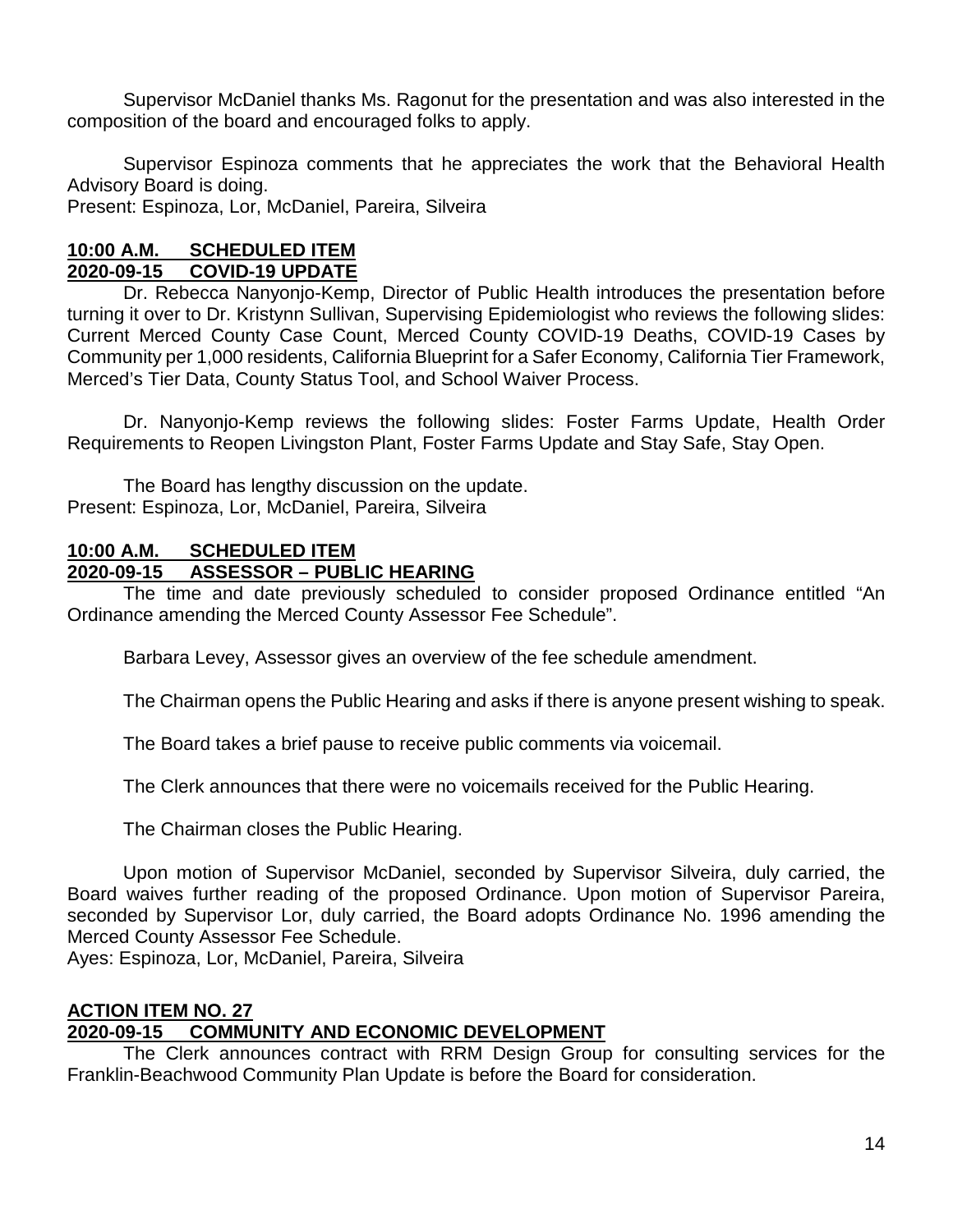Supervisor McDaniel asks Mark Hendrickson to address this item since it was brought up in public comment earlier regarding the Franklin Beachwood community and wants the public to know that we are way ahead on this.

Mark Hendrickson, Director of Community and Economic Development responds that this contract is an initial first step for the County via grant funds that we are receiving for the purposes of identifying projects within the Franklin-Beachwood community that's going to help improve safety and accessibility. He further states this will dovetail into the Community Plan Update for that community, which will require some extensive community and civic engagement. Mr. Hendrickson states this is step one in a process that's going to be multiple years. He states that this contract is with a firm with whom the County has worked with on many occasions. He further states the contractor that was identified was a result of an RFP process, and that RFP process was shaped by the Leadership Council who helped identify opportunities to include as it relates to civic engagement.

Upon motion of Supervisor Lor, seconded by Supervisor McDaniel, duly carried, the Board approves Contract No. 2020191 with RRM Design Group for consulting services for the Franklin-Beachwood Community Plan Update.

Ayes: Espinoza, Lor, McDaniel, Pareira, Silveira

#### **ACTION ITEM NO. 30 2020-09-15 COMMUNITY AND ECONOMIC DEVELOPMENT**

The Clerk announces item to ratify the execution by the County Executive Officer accepting FAA-21 Grant related to Runway Rubber Removal and Rejuvenation Project; and authorize the Director of Community & Economic Development to take any further administrative actions as necessary upon concurrence of CEO and County Counsel is before the Board for consideration.

Mark Hendrickson, Director of Community and Economic Development states that back in November, the Board identified a series of projects of importance as it related to Castle. They were part of a national prioritization system that the FAA moved forward with and this Board successfully secured \$1.85 million.

Upon motion of Supervisor Lor, seconded by Supervisor McDaniel, duly carried, the Board ratifies the execution by the County Executive Officer accepting FAA-21 Grant related to Runway Rubber Removal and Rejuvenation Project and authorizes the Director of Community & Economic Development to take any further administrative actions related to FAA-21 Grant implementation as necessary upon concurrence of CEO and County Counsel. Ayes: Espinoza, Lor, McDaniel, Pareira, Silveira

### **ACTION ITEM NO. 34**

### **2020-09-15 DISTRICT ATTORNEY**

The Clerk announces item to approve the District Attorney's participation in the Automobile Insurance Fraud Program and authorize the District Attorney to submit a grant application to the California Department of Insurance for continued funding in the requested amount of \$186,105 for FY 20/21; and adopt Resolution authorizing the District Attorney to execute the Grant Award Agreement is before the Board for consideration.

Supervisor Espinoza comments on the grant for preventing insurance fraud and that the amount is for \$186,105.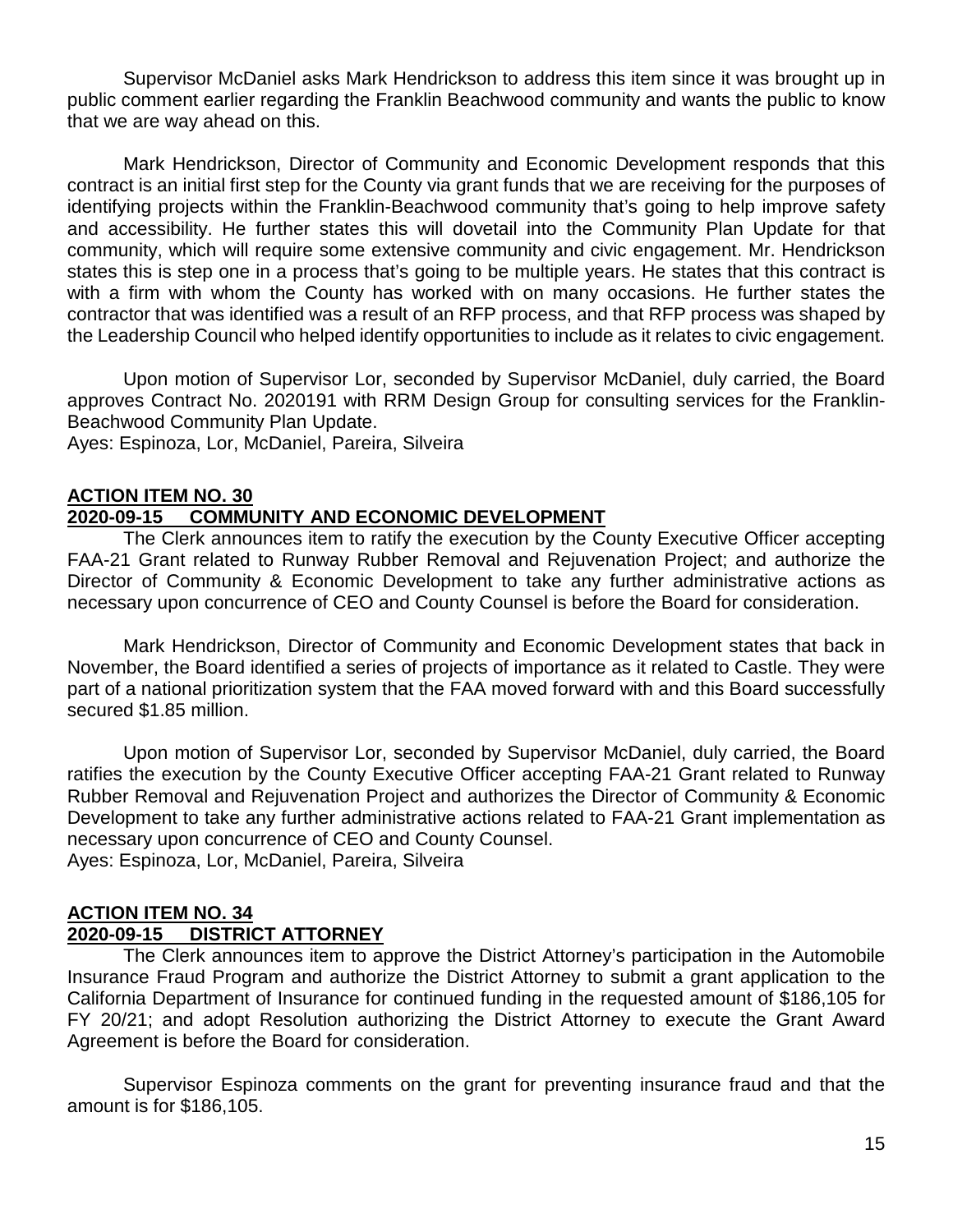Upon motion of Supervisor Lor, seconded by Supervisor Silveira, duly carried, the Board approves the District Attorney's participation in the Automobile Insurance Fraud Program and authorizes the District Attorney to submit a grant application to the California Department of Insurance for continued funding in the requested amount of \$186,105 for FY 20/21 and adopts Resolution No. 2020-94 authorizing the District Attorney to execute the Grant Award Agreement (Contract No. 2020195).

Ayes: Espinoza, Lor, McDaniel, Pareira, Silveira

#### **ACTION ITEM NO. 35 2020-09-15 DISTRICT ATTORNEY**

The Clerk announces item to adopt a Resolution authorizing the District Attorney's participation in the Victim Witness Assistance Program, authorizing the District Attorney to execute the grant award agreement, and authorizing the District Attorney and Chairman to sign the Certificate of Assurance of Compliance; and ratify the submission of the Victim Witness Assistance Program proposal in the amount of \$608,157 for FY 20/21 by the District Attorney is before the Board for consideration.

Supervisor Pareira comments that the Victim Witness Program here in Merced County is phenomenal. He states that he has worked with the staff at the D.A.'s office on a few cases, and they are recognized around the State.

Upon motion of Supervisor Lor, seconded by Supervisor Silveira, duly carried the Board adopts Resolution No. 2020-95 authorizing the District Attorney's participation in the Victim Witness Assistance Program, authorizes the District Attorney to execute the grant award agreement (Contract No. 2020196), and authorizes the District Attorney and Chairman to sign the Certification of Assurance of Compliance; and ratifies the submission of the Victim Witness Assistance Program proposal in the amount of \$608,157 for FY 20/21 by the District Attorney. Ayes: Espinoza, Lor, McDaniel, Pareira, Silveira

#### **ACTION ITEM NO. 36 2020-09-15 TREASURER**

The Clerk announces item to adopt Resolution establishing the Treasurer's Dry Period Financing (Borrowing) Program and adopt the Treasurer's Dry Period Financing Policy is before the Board for consideration.

Supervisor Silveira requests the Treasurer-Tax Collector speak about this new policy.

Karen Adams, Treasurer-Tax Collector states she manages the investment portfolio, which is in excess of a billion dollars. The portfolio is the commingled money of the different pool participants, which includes the County, Schools, College and, numerous Special Districts. Their monies are collected from various revenue sources, and property tax is the major resource. She further states that secure taxes are collected twice a year in two installments, unlike the equal installments throughout the year that many budgets have expenditure needs for. As a result, some of the pool participants experience a funding shortfall until tax revenues are apportioned. She further states that she has an opportunity to provide a temporary funding loan of up to 85 percent of the tax apportionment for each pool participant and in order to achieve both objectives to ensure the safe keeping and preserving the capital investment, she's developed a borrowing policy with input from the Auditor-Controllers. After the potential borrower applies to the Treasurer-Tax Collector's Office,